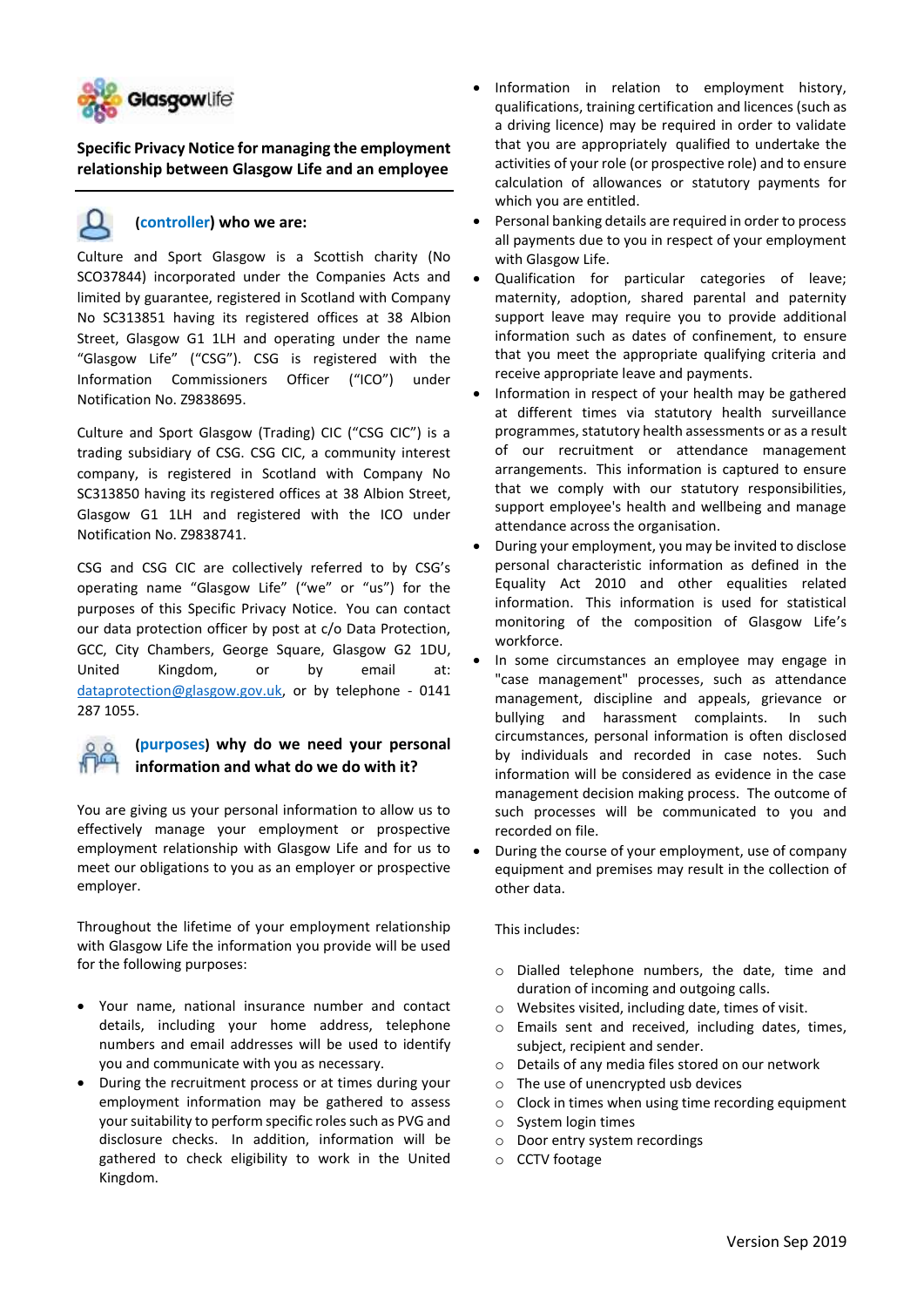This information may be used for surveillance purposes, investigating and managing conduct and for data matching exercises.

• Some posts require members of staff to have Disclosure checks or PVG checks made against them. In these cases Glasgow Life will process information regarding criminal convictions (and any police intelligence regarding suspected criminality included in a PVG check) to assess your suitability for the post in question.

Some members of staff may also be service users. We process information on service users (including service users who are members of staff) in accordance with the specific privacy notices published for the various services we provide and staff should consult those service delivery privacy notices for details of this processing.



### **(legal basis) for using your information:**

These services are provided in terms of Glasgow Life's statutory functions as an organisation, more details of which can be found on our website at [www.glasgowlife.org.uk/privacy.](http://www.glasgowlife.org.uk/privacy) Processing your personal information is necessary for the performance of a contract with you (or in the case of recruitment, to take steps to enter into a contract with you). If you do not provide us with the information we have asked for then we will not be able to manage our employment relationship with you. Some information needs to be shared with external bodies because the organisation is under a legal obligation to do so.

### **(sharing) who do we share your information**   $\Omega$ **with?**

We are legally obliged to safeguard public funds so details will be checked internally for fraud prevention or verification purposes and may be shared with other public bodies for the same purpose. We are legally obliged to share certain data with other public bodies such as HMRC and will do so where the law requires this; we will also generally comply with requests for specific information from other regulatory and law enforcement bodies where this is necessary and proportionate. Information is also analysed internally in order to provide management information, inform service delivery reform and similar purposes. This is in accordance with the organisations Information Use and Privacy Policy and the Glasgow Life privacy statement set out in full on our website.

In some circumstances there will be a requirement to share some information with organisations external to Glasgow Life:

• Depending upon the nature of your role, relevant information may be shared with relevant registered employment bodies.

- Information gathered in respect of accidents at work may be gathered and may be shared with the HSE as required.
- Where workplace assessment for qualifications is undertaken personal data may be shared with the appropriate qualifications authority for the processing of results and issuing of qualifications.
- Your personal details may be shared with the organisation's insurance provider for the purposes of insurance policies held by the company in respect of Employers Liability Insurance, Indemnification of employees and other insurance purposes as necessary.
- If at any time during or subsequent to your employment you exercise your rights to enter into a dispute via the courts system, including employment tribunal, we may be required to share information in relation to your employment relationship with the courts or legal representatives as required.
- Where an employee is a member of the local government pension scheme, there is a requirement to share information to ensure appropriate contributions are made and benefit calculations can be made.
- The Council also holds information on behalf of, and also acts as a data processor on behalf of Glasgow Life in relation to back office functions such as payroll and other HR services. Information relating to staff disciplinary cases will be shared between the Council and Glasgow Life, where relevant, such as where someone is employed by both the Council and Glasgow Life. Where relevant, information acquired by investigatory sections within Glasgow Life will be shared with the Council and Glasgow Life may also receive similar information from the Council. In these cases, Glasgow Life remains responsible for determining how to use such information, including making decisions on whether to release it. The Council may require to release such information in response to a court order even where it holds it on behalf of Glasgow Life; Glasgow Life will be informed of any such court orders.
- In circumstances, relevant personal data may be shared with third parties in respect of processing payroll deductions made in respect of salary sacrifice contributions, charitable giving arrangements, payments made to satisfy court orders, AVC scheme contributions, trade union subscriptions, credit union contributions.
- If you have ever had an appointment with Glasgow Life's current or previous occupational health provider, you may have an occupational health record. Such records are retained by the current occupational health provider. The contents of your medical records are confidential and are not disclosed to Glasgow Life but will inform any occupational health reports issued to Glasgow Life by the occupational health provider.
- In the event that Glasgow Life change occupational health provider, these medical records will transfer directly to the new provider and will not pass to Glasgow Life.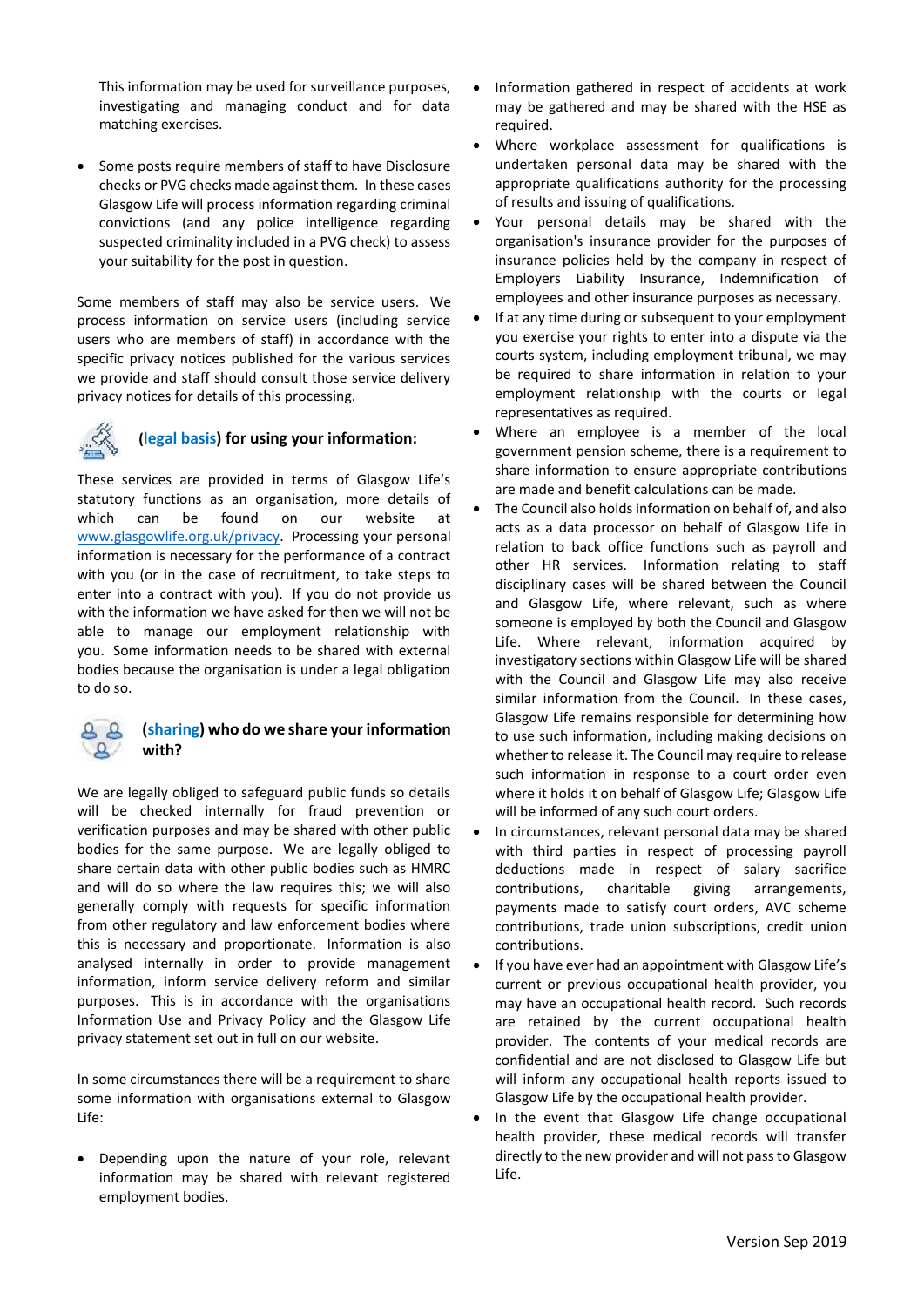- The organisation is obliged to participate in the National Fraud Initiative in Scotland and in terms of this passes information on staff (primarily payroll data) to Audit Scotland for data matching to detect fraud or possible fraud. Details of this exercise can be found on Audit Scotland's website at [http://www.audit](http://www.audit-scotland.gov.uk/our-work/national-fraud-initiative)[scotland.gov.uk/our-work/national-fraud-initiative.](http://www.audit-scotland.gov.uk/our-work/national-fraud-initiative)
- Glasgow Life is subject to freedom of information ("FOI") legislation. Often we receive requests which seek disclosure of information about members of staff. Such requests are assessed carefully and we will only release staff information in response to FOI requests if doing so is compatible with our obligations under data protection law. As a general rule we will withhold the identities of staff on grade 8 or below, and release the identities of staff on grade 9 or above, unless there are particular reasons to depart from this approach (such as where staff are involved in areas of work where disclosing their identity could endanger them). We will not voluntarily release non-work-related information about members of staff such as home address, nor will we voluntarily release information where this relates to the member of staff being a service user rather than in their capacity as an employee. We will seek the views of current members of staff as to any such release.
- In circumstance where you agree to engage with our employee assistance provider as a result of a management initiated referral, relevant personal information will be shared with the provider to allow the counselling service to be delivered.
- Some employees may be required, as part of their duties, to attend or speak at council committees or subcommittees. If these meetings are webcast then images of the meeting (including the attendance or contribution of officers attending) will be published on the council's website.



### **(international transfers):**

Information published on Glasgow Life websites or the Council (including video footage of webcast meetings and committee reports) can be accessed from anywhere in the world.

In the event that you are referred for counselling by management and with your consent to our employee assistance provider, Workplace Options, in certain circumstances your personal data may transfer out with the United Kingdom and the Europe.

In order to deliver a seamless 24 hour service Workplace Options have service centres in following locations; London, Dublin, Lisbon, Lille, Ghent, Brussels, Raleigh, Toronto, Jakarta, Dubai, Bangalore, Singapore and Shanghai.

Calls are routed to the UK office in the first instance. Should all counsellors be unavailable in the UK, calls will be routed to another service centre where there is an available counsellor.

There is one case management system which is accessible in all service centres. The data for organisations in the UK is encrypted and stored in London.

This system is operated to ensure that employees seeking support at any time of day or night get to speak to a counsellor without going through a switchboard/operator system.

#### **(storage) how long do we keep your**  음료 **information for?**

Glasgow Life maintains a records retention and disposal schedule which sets out how long we hold different types of information for. This is available on the Glasgow Life website at [www.glasgowlife.org.uk/rrs](http://www.glasgowlife.org.uk/rrs) or you can request a hard copy from the contact address stated above.



### **(your rights) under data protection law:**

- *Access to your information* You have the right to request a copy of the personal information about you that we hold.
- *Correcting your information* We want to make sure that your personal information is accurate, complete and up to date. You may ask us to correct any personal information about you that you believe does not meet these standards.
- *Deletion of your information-*You have the right to ask us to delete personal information about you where:

 I. You consider that we no longer require the information for the purposes for which it was obtained

 II. You have validly objected to our use of your personal information - see *Objecting to how we may use your information* below

 III. Our use of your personal information is contrary to law or our other legal obligations.

*Objecting to how we may use your information* - You have the right at any time to request us to stop using your personal information for direct marketing purposes.

*Restricting how we may use your information*- in some cases, you may ask us to restrict how we use your personal information. This right might apply, for example, where weare checking the accuracy of personal information about you that we hold or assessing the validity of any objection you have made to our use of your information. The right might also apply if we no longer have a basis for using your personal information but you don't want us to delete the data. Where this right is validly exercised, we may only use the relevant personal information with your consent, for